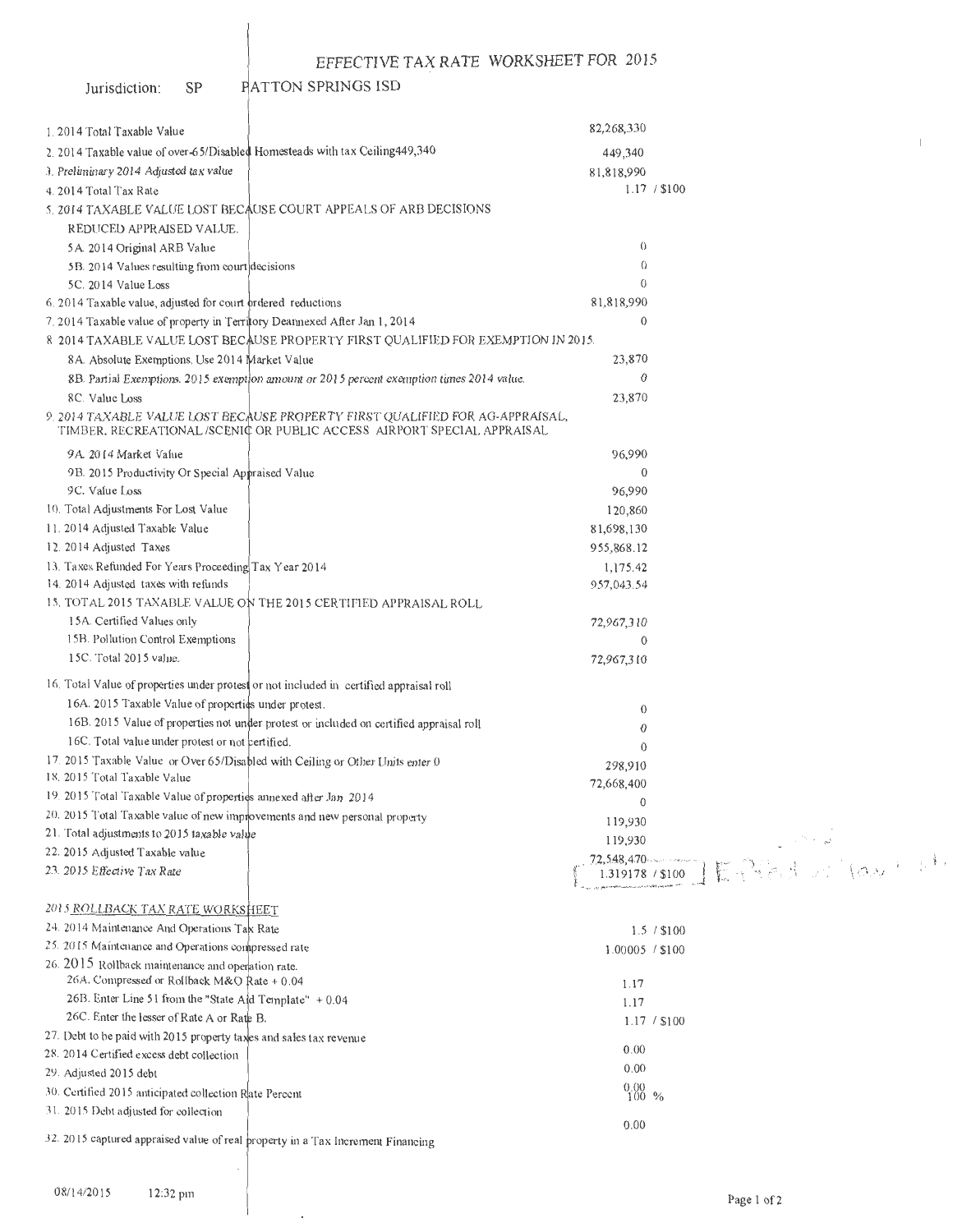### Jurisdiction: SP

33. 2015 Total taxable value 34. 20 15 Debt Tax Rate 35. 2015 Rollback Tax Rate

72668400 0 I \$ 100 1.17 1\$100

## ADDITIONAL ROLLBACK PROTECTION FOR POLLUTION CONTROL

ATTON SPRJNGS ISD

36. Certified expenses from TCEQ

37. 20 15 Total Taxable value

38. Additional rate for For Pollution Control

39. 2015 Rollback tax rate adjusted for Pollution Control

| 72668400                   |          |
|----------------------------|----------|
| $0/$ \$100<br>1.17 / \$100 | Rollback |
|                            | cde      |

Page 2 of 2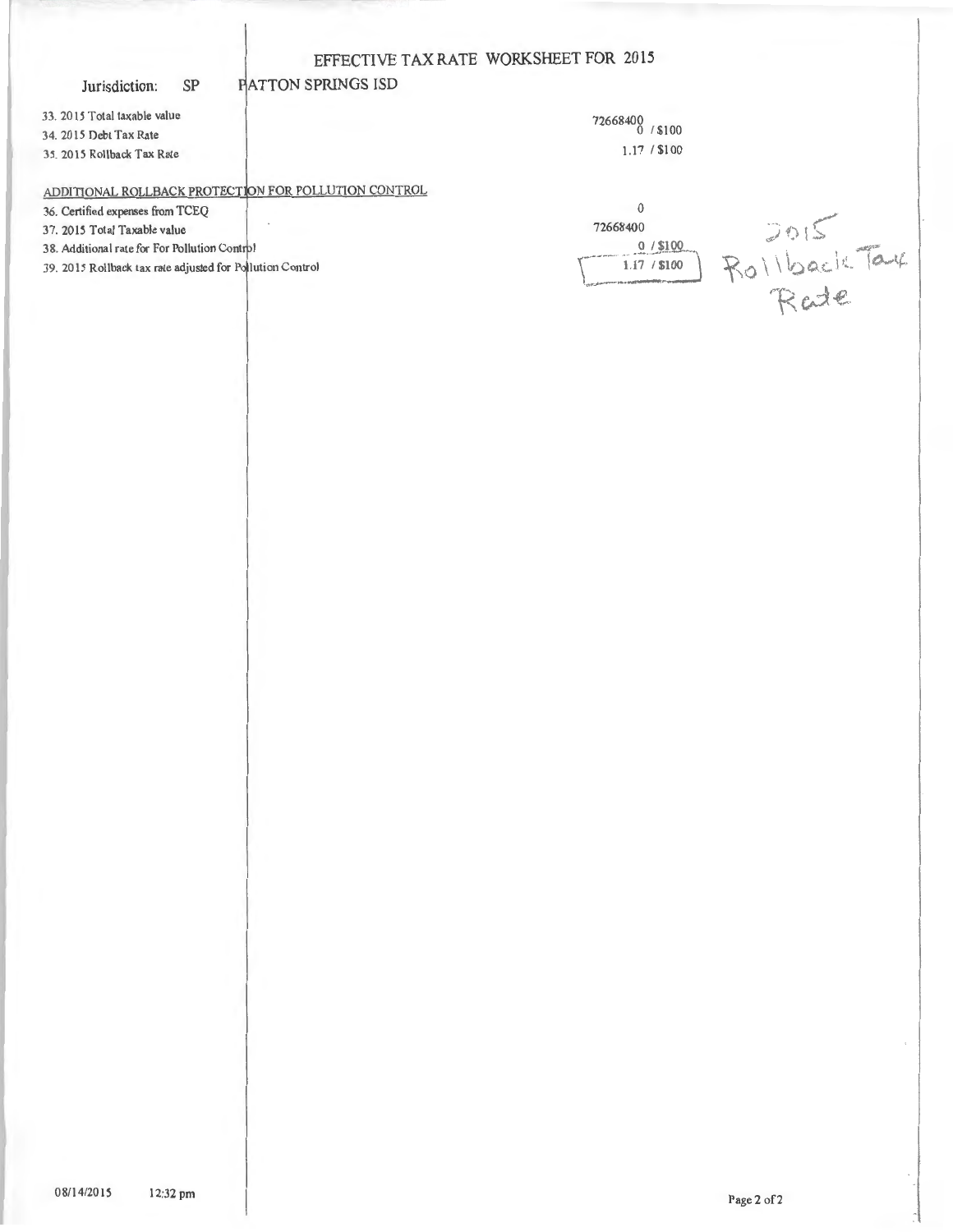Jurisdiction: SS \$PUR ISD

| 1.2014 Total Taxable Value                                                                                                                              | 216,544,135                         |
|---------------------------------------------------------------------------------------------------------------------------------------------------------|-------------------------------------|
| 2. 2014 Taxable value of over-65/Disabled Homesteads with tax Ceiling3, 141, 250                                                                        | 3,141,250                           |
| 3. Preliminary 2014 Adjusted tax value                                                                                                                  | 213,402,885                         |
| 4. 2014 Total Tax Rate                                                                                                                                  | 1.04 / \$100                        |
| 5. 2014 TAXABLE VALUE LOST BECAUSE COURT APPEALS OF ARB DECISIONS                                                                                       |                                     |
| REDUCED APPRAISED VALUE.                                                                                                                                |                                     |
| 5A. 2014 Original ARB Value                                                                                                                             | 0                                   |
| 5B. 2014 Values resulting from court decisions                                                                                                          | 0                                   |
| 5C. 2014 Value Loss                                                                                                                                     | 0                                   |
| 6. 2014 Taxable value, adjusted for court ordered reductions                                                                                            | 213,402,885                         |
| 7. 2014 Taxable value of property in Territory Deannexed After Jan 1, 2014                                                                              | $\theta$                            |
| 8 2014 TAXABLE VALUE LOST BECAUSE PROPERTY FIRST QUALIFIED FOR EXEMPTION IN 2015.                                                                       |                                     |
| 8A. Absolute Exemptions. Use 2014 Market Value                                                                                                          | 18,000                              |
| 8B. Partial Exemptions. 2015 exemption amount or 2015 percent exemption times 2014 value.                                                               | 99,380                              |
| 8C. Value Loss                                                                                                                                          | 117,380                             |
| 9. 2014 TAXABLE VALUE LOST BECAUSE PROPERTY FIRST QUALIFIED FOR AG-APPRAISAL,<br>TIMBER, RECREATIONAL/SCENIC OR PUBLIC ACCESS AIRPORT SPECIAL APPRAISAL |                                     |
| 9A. 2014 Market Value                                                                                                                                   | 243,190                             |
| 9B. 2015 Productivity Or Special Appraised Value                                                                                                        | $\mathbf{0}$                        |
| 9C. Value Loss                                                                                                                                          | 243,190                             |
| 10. Total Adjustments For Lost Value                                                                                                                    | 360,570                             |
| 11. 2014 Adjusted Taxable Value                                                                                                                         | 213,042,315                         |
| 12. 2014 Adjusted Taxes                                                                                                                                 | 2,215,640.08                        |
| 13. Taxes Refunded For Years Proceeding Tax Year 2014                                                                                                   | 182.48                              |
| 14. 2014 Adjusted taxes with refunds                                                                                                                    | 2,215,822.56                        |
| 15. TOTAL 2015 TAXABLE VALUE ON THE 2015 CERTIFIED APPRAISAL ROLL                                                                                       |                                     |
| 15A. Certified Values only                                                                                                                              | 254,915,100                         |
| 15B. Pollution Control Exemptions                                                                                                                       |                                     |
| 15C. Total 2015 value.                                                                                                                                  | 54,915,100                          |
| 16. Total Value of properties under protest or not included in certified appraisal roll                                                                 |                                     |
| 16A. 2015 Taxable Value of properties under protest.                                                                                                    |                                     |
| 16B. 2015 Value of properties not under protest or included on certified appraisal roll                                                                 | 0                                   |
|                                                                                                                                                         | 0                                   |
| 16C. Total value under protest or not certified.                                                                                                        | $\mathbf{0}$                        |
| 17. 2015 Taxable Value or Over 65/Disabled with Ceiling or Other Units enter 0<br>18. 2015 Total Taxable Value                                          | 1,949,720                           |
| 19. 2015 Total Taxable Value of properties annexed after Jan 2014                                                                                       | 252,965,380                         |
| 20. 2015 Total Taxable value of new improvements and new personal property                                                                              | $\Omega$                            |
| 21. Total adjustments to 2015 taxable value                                                                                                             | 142,390                             |
| 22. 2015 Adjusted Taxable value                                                                                                                         | 142,390                             |
| 23. 2015 Effective Tax Rate                                                                                                                             | 252,822,990<br>0.876432 / \$100     |
|                                                                                                                                                         |                                     |
| 2015 ROLLBACK TAX RATE WORKS HEET                                                                                                                       | $Effective M+O$<br>Total # 1.114113 |
| 24. 2014 Maintenance And Operations Tax Rate                                                                                                            | 1.5 / \$100                         |
| 25. 2015 Maintenance and Operations compressed rate                                                                                                     | 1.00005 / \$100                     |
| 36. 2015 Rollback maintenance and operation rate.                                                                                                       |                                     |
| 26A. Compressed or Rollback M&O Rate + 0.04                                                                                                             | I.04                                |
| 26B. Enter Line 51 from the "State Aid Template" + 0.04                                                                                                 | 1.04                                |
| 26C. Enter the lesser of Rate A or Rate B.                                                                                                              | 1.04 / \$100                        |
| !7. Debt to be paid with 2015 property taxes and sales tax revenue                                                                                      |                                     |
| :8. 2014 Certified excess debt collection                                                                                                               | 585,081.00                          |
| :9. Adjusted 2015 debt                                                                                                                                  | 0.00                                |
| 0. Certified 2015 anticipated collection Rate Percent                                                                                                   | 585,081.00 %                        |
| 1. 2015 Debt adjusted for collection                                                                                                                    |                                     |
|                                                                                                                                                         | 585,081.00                          |
| 2. 2015 captured appraised value of real property in a Tax Increment Financing                                                                          |                                     |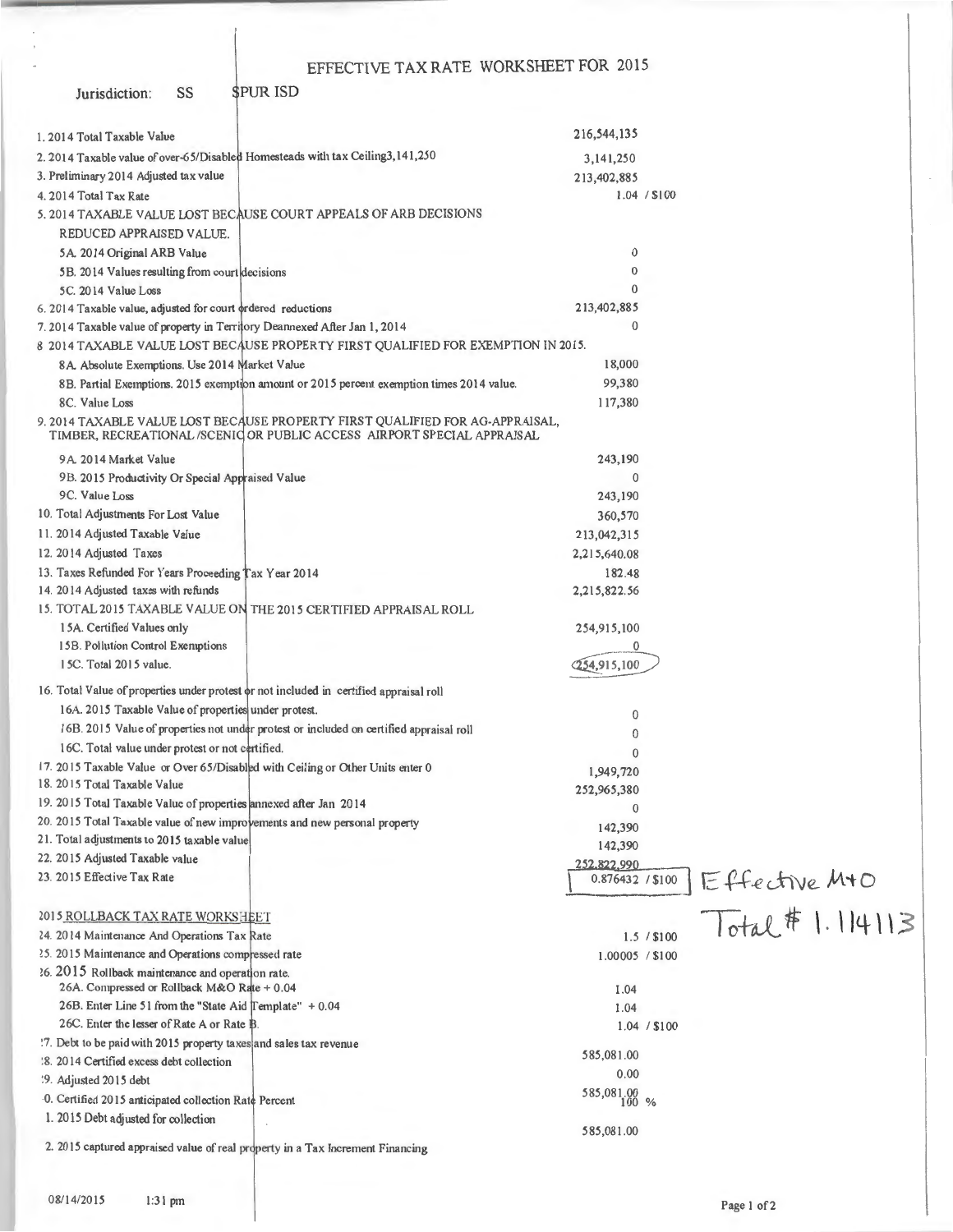## EFFECTIVE TAX RATE WORKSHEET FOR 2015 **SPUR ISD**

### Jurisdiction: SS

33. 2015 Total taxable value

34. 2015 Debt Tax Rate

35. 2015 Rollback Tax Rate

252965380<br>0.231288 / \$100 1.271288 / \$100 Ï

# ADDITIONAL ROLLBACK PROTECTION FOR POLLUTION CONTROL

36. Certified expenses from TCEQ

37. 2015 Total Taxable value

38. Additional rate for For Pollution Control

39. 2015 Rollback tax rate adjusted for Pollution Control

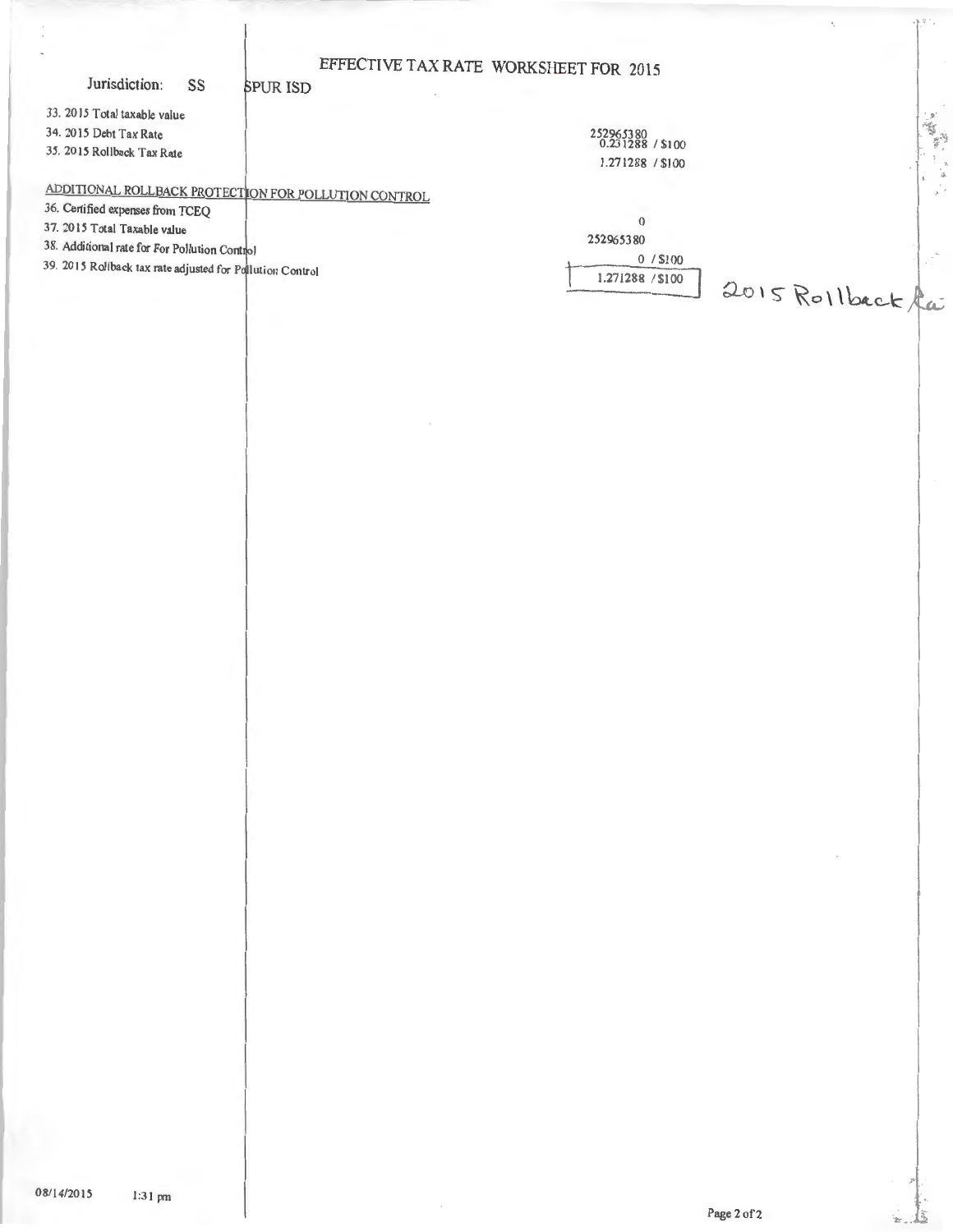Jurisdiction: SSIS **\$PUR ISD I&S** 

| 1. 2014 Total Taxable Value                                                                                     |                                                                                                                                                          | 323, 137, 875    |            |               |
|-----------------------------------------------------------------------------------------------------------------|----------------------------------------------------------------------------------------------------------------------------------------------------------|------------------|------------|---------------|
| 2. 2014 Taxable value of over-65/Disabled Homesteads with tax Ceiling3,141,250                                  |                                                                                                                                                          | 3,141,250        |            |               |
| 3. Preliminary 2014 Adjusted tax value                                                                          |                                                                                                                                                          | 319,996,625      |            |               |
| 4. 2014 Total Tax Rate                                                                                          |                                                                                                                                                          | 0.188 / \$100    |            |               |
|                                                                                                                 | 5. 2014 TAXABLE VALUE LOST BECAUSE COURT APPEALS OF ARB DECISIONS                                                                                        |                  |            |               |
| REDUCED APPRAISED VALUE.                                                                                        |                                                                                                                                                          |                  |            |               |
| 5A 2014 Original ARB Value                                                                                      |                                                                                                                                                          | 0                |            |               |
| 5B. 2014 Values resulting from court decisions                                                                  |                                                                                                                                                          | $\bf{0}$         |            |               |
| 5C. 2014 Value Loss                                                                                             |                                                                                                                                                          | $\mathbf{0}$     |            |               |
| 6. 2014 Taxable value, adjusted for court prdered reductions                                                    |                                                                                                                                                          | 319,996,625      |            |               |
| 7. 2014 Taxable value of property in Territory Deannexed After Jan 1, 2014                                      |                                                                                                                                                          | $\mathbf 0$      |            |               |
|                                                                                                                 | 8 2014 TAXABLE VALUE LOST BECAUSE PROPERTY FIRST QUALIFIED FOR EXEMPTION IN 2015.                                                                        |                  |            |               |
| 8A. Absolute Exemptions. Use 2014 Market Value                                                                  |                                                                                                                                                          | 18,000           |            |               |
|                                                                                                                 | 8B. Partial Exemptions. 2015 exemption amount or 2015 percent exemption times 2014 value.                                                                | 99,380           |            |               |
| 8C. Value Loss                                                                                                  |                                                                                                                                                          | 117,380          |            |               |
|                                                                                                                 | 9. 2014 TAXABLE VALUE LOST BECAUSE PROPERTY FIRST QUALIFIED FOR AG-APPRAISAL,<br>TIMBER, RECREATIONAL /SCENIC OR PUBLIC ACCESS AIRPORT SPECIAL APPRAISAL |                  |            |               |
| 9A 2014 Market Value                                                                                            |                                                                                                                                                          | 243,910          |            |               |
| 9B. 2015 Productivity Or Special Appraised Value                                                                |                                                                                                                                                          | $\mathbf{0}$     |            |               |
| 9C. Value Loss                                                                                                  |                                                                                                                                                          | 243,910          |            |               |
| 10. Total Adjustments For Lost Value                                                                            |                                                                                                                                                          | 361,290          |            |               |
| 11. 2014 Adjusted Taxable Value                                                                                 |                                                                                                                                                          | 319,635,335      |            |               |
| 12. 2014 Adjusted Taxes                                                                                         |                                                                                                                                                          | 600,914.43       |            |               |
| 13. Taxes Refunded For Years Proceeding Tax Year 2014                                                           |                                                                                                                                                          | 0.00             |            |               |
| 14. 2014 Adjusted taxes with refunds                                                                            |                                                                                                                                                          | 600,914.43       |            |               |
|                                                                                                                 | 15. TOTAL 2015 TAXABLE VALUE ON THE 2015 CERTIFIED APPRAISAL ROLL                                                                                        |                  |            |               |
| 15A. Certified Values only                                                                                      |                                                                                                                                                          | 254,915,100      |            |               |
| 15B. Pollution Control Exemptions                                                                               |                                                                                                                                                          | 0                |            |               |
| 15C. Total 2015 value.                                                                                          |                                                                                                                                                          | 254,915,100      |            |               |
|                                                                                                                 | 16. Total Value of properties under protest or not included in certified appraisal roll                                                                  |                  |            |               |
| 16A. 2015 Taxable Value of properties under protest.                                                            |                                                                                                                                                          | $\mathbf{0}$     |            |               |
|                                                                                                                 | 16B. 2015 Value of properties not under protest or included on certified appraisal roll                                                                  | 0                |            |               |
| 16C. Total value under protest or not certified.                                                                |                                                                                                                                                          | $\mathbf{0}$     |            |               |
| 17. 2015 Taxable Value or Over 65/Disabled with Ceiling or Other Units enter 0                                  |                                                                                                                                                          | 1,949,720        |            |               |
| 18. 2015 Total Taxable Value                                                                                    |                                                                                                                                                          | 252,965,380      |            |               |
| 19. 2015 Total Taxable Value of properties annexed after Jan 2014                                               |                                                                                                                                                          | 0                |            |               |
| 20. 2015 Total Taxable value of new improvements and new personal property                                      |                                                                                                                                                          | 142,390          |            |               |
| 21. Total adjustments to 2015 taxable value                                                                     |                                                                                                                                                          | 142,390          |            |               |
| 22. 2015 Adjusted Taxable value                                                                                 |                                                                                                                                                          | 252,822,990      |            |               |
| 23. 2015 Effective Tax Rate                                                                                     |                                                                                                                                                          | 0.237681 / \$100 |            | Effective I+S |
|                                                                                                                 |                                                                                                                                                          |                  |            |               |
| 2015 ROLLBACK TAX RATE WORKSHEET                                                                                |                                                                                                                                                          |                  |            |               |
| 24. 2014 Maintenance And Operations Tax Rate                                                                    |                                                                                                                                                          |                  | $0/$ \$100 |               |
| 25. 2015 Maintenance and Operations compressed rate                                                             |                                                                                                                                                          |                  | $0/$ \$100 |               |
| 26. 2015 Rollback maintenance and operation rate.                                                               |                                                                                                                                                          |                  |            |               |
| 26A. Compressed or Rollback M&O Rate + 0.04                                                                     |                                                                                                                                                          | 0                |            |               |
| 26B. Enter Line 51 from the "State Aid Template" + 0.04<br>26C. Enter the lesser of Rate A or Rate B.           |                                                                                                                                                          | $\mathbf 0$      |            |               |
|                                                                                                                 |                                                                                                                                                          |                  | $0/$ \$100 |               |
| 27. Debt to be paid with 2015 property taxes and sales tax revenue<br>28. 2014 Certified excess debt collection |                                                                                                                                                          | 0                |            |               |
| 29. Adjusted 2015 debt                                                                                          |                                                                                                                                                          | 0                |            |               |
| 30. Certified 2015 anticipated collection Rate Percent                                                          |                                                                                                                                                          | 8 <sub>0</sub>   |            |               |
| 31. 2015 Debt adjusted for collection                                                                           |                                                                                                                                                          |                  |            |               |
|                                                                                                                 |                                                                                                                                                          | 0                |            |               |
| 32. 2015 captured appraised value of real property in a Tax Increment Financing                                 |                                                                                                                                                          |                  |            |               |

"馬鱼照明"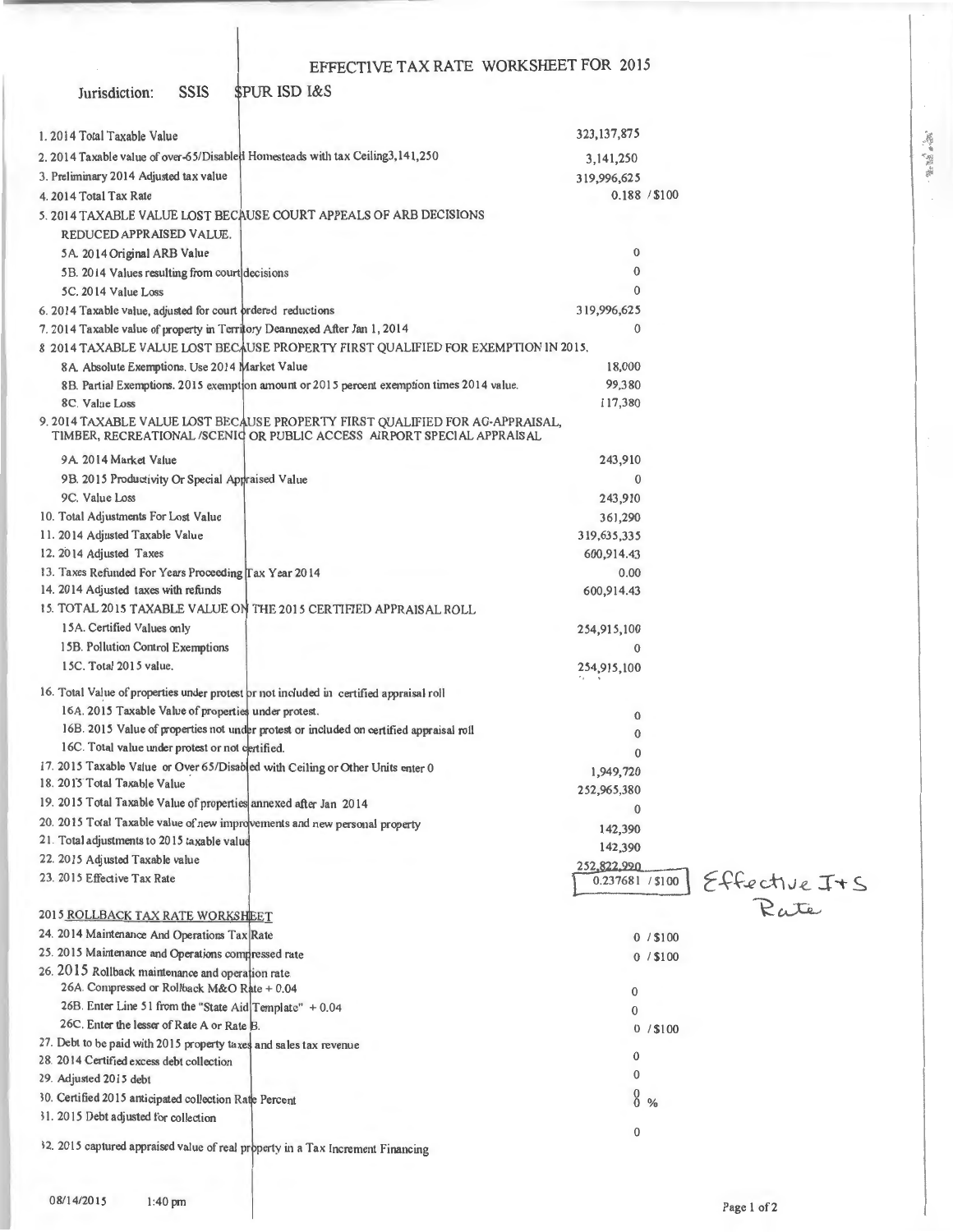$/ $100$ 

**SPUR ISD I&S** 

Jurisdiction:

**SSIS** 

| 33. 2015 Total taxable value<br>34. 2015 Debt Tax Rate<br>35. 2015 Rollback Tax Rate     | 252965380<br>\$100<br>$0/$ \$100 |
|------------------------------------------------------------------------------------------|----------------------------------|
| ADDITIONAL ROLLBACK PROTECTION FOR POLLUTION CONTROL<br>36. Certified expenses from TCEO |                                  |
| 37. 2015 Total Taxable value                                                             |                                  |
| 38. Additional rate for For Pollution Control                                            | / \$100                          |
| 39. 2015 Rollback tax rate adjusted for Pollution Control                                | / \$100                          |

08/14/2015

÷,

 $\frac{1}{2}$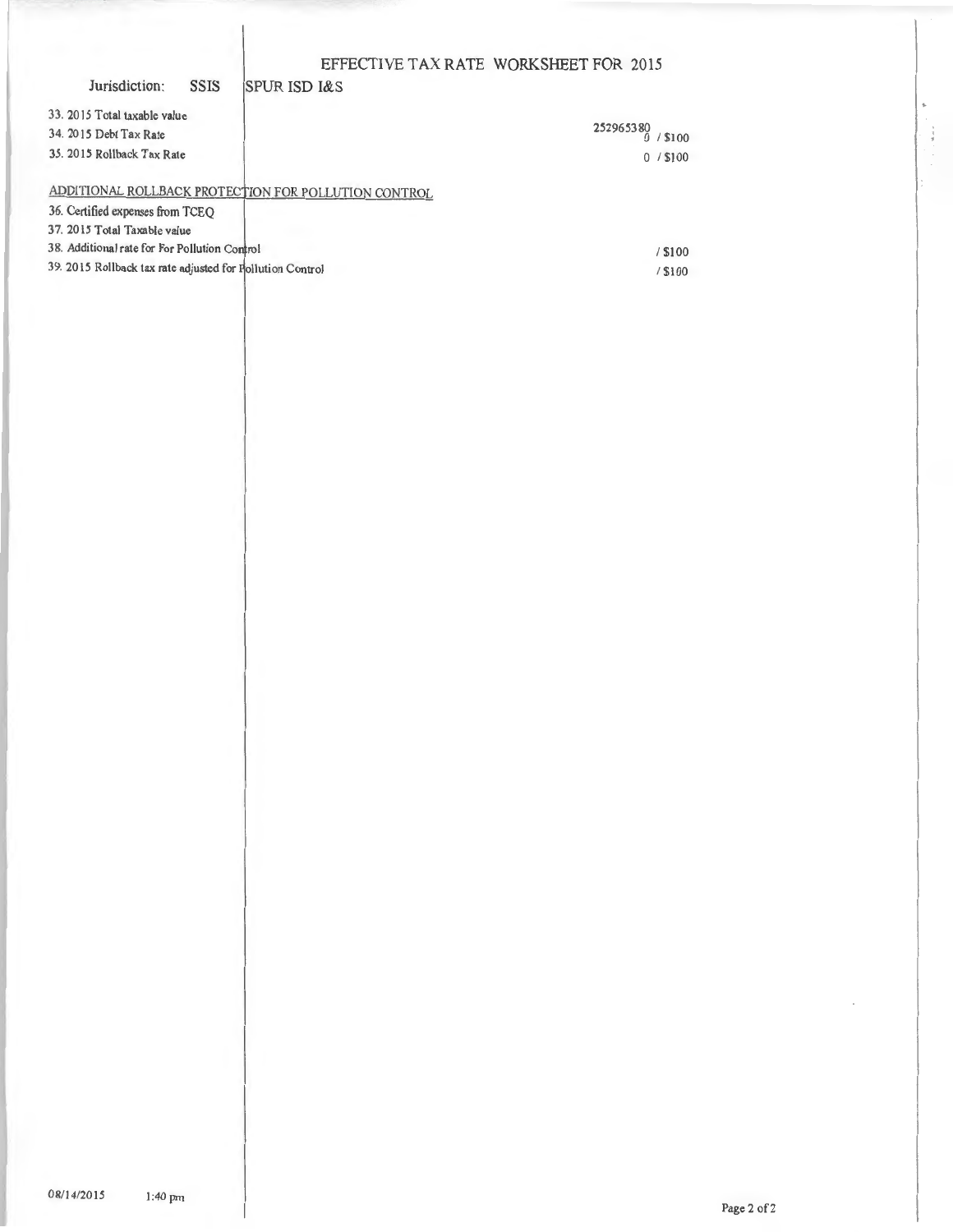### Jurisdiction: TD CITY OF DICKENS

 $\hat{\mathbf{u}}$ 

| 1. 2014 Total Taxable Value                                                                                                                             | 4,972,500         |        |               |
|---------------------------------------------------------------------------------------------------------------------------------------------------------|-------------------|--------|---------------|
| 2. COUNTY, CITY, COLLEGE or SCHOOL DISTRICTS: 2014 Taxable value of over-65/Disabled<br>Homesteads with tax Ceiling                                     | 0                 |        |               |
| 3. Preliminary 2014 Adjusted tax value                                                                                                                  | 4,972,500         |        |               |
| 4. 2014 Total Tax Rate                                                                                                                                  | 0.457978 / \$100  |        |               |
| 5. 2014 TAXABLE VALUE LOST BECAUSE COURT APPEALS OF ARB DECISIONS                                                                                       |                   |        |               |
| REDUCED APPRAISED VALUE.                                                                                                                                |                   |        |               |
| 5A 2014 Original ARB Value                                                                                                                              | $\bf{0}$          |        |               |
| 5B. 2014 Values resulting from court decisions                                                                                                          | $\overline{0}$    |        |               |
| 5C. 2014 Value Loss                                                                                                                                     | $\theta$          |        |               |
| 6. 2014 Taxable value, adjusted for court ordered reductions                                                                                            | 4,972,500         |        |               |
| 7. 2014 Taxable value of property in Territory Deannexed After Jan 1, 2014                                                                              | $\theta$          |        |               |
| 8 2014 TAXABLE VALUE LOST BECAUSE PROPERTY FIRST QUALIFIED FOR EXEMPTION IN 2015.                                                                       |                   |        |               |
| 8A. Absolute Exemptions. Use 2014 Market Value                                                                                                          | $\theta$          |        |               |
| 8B. Partial Exemptions. 2015 exemption amount or 2015 percent exemption times 2014 value.                                                               | $\theta$          |        |               |
| 8C. Value Loss                                                                                                                                          | $\theta$          |        |               |
| 9. 2014 TAXABLE VALUE LOST BECAUSE PROPERTY FIRST QUALIFIED FOR AG-APPRAISAL,<br>TIMBER, RECREATIONAL/SCENIC OR PUBLIC ACCESS AIRPORT SPECIAL APPRAISAL |                   |        |               |
| 9A. 2014 Market Value                                                                                                                                   | 920               |        |               |
| 9B. 2015 Productivity Or Special Appraised Value                                                                                                        | $\mathbf 0$       |        |               |
| 9C. Value Loss                                                                                                                                          | 920               |        |               |
| 10. Total Adjustments For Lost Value                                                                                                                    | 920               |        |               |
| 11. 2014 Adjusted Taxable Value                                                                                                                         | 4,971,580         |        |               |
| 12. 2014 Adjusted Taxes                                                                                                                                 | 22,768.74         |        |               |
| 13. Taxes Refunded For Years Proceeding Tax Year 2014                                                                                                   | 42.31             |        |               |
| 14. Taxes in tax increment financing for tax year 2014                                                                                                  | 0.00              |        |               |
| 15. 2014 Adjusted taxes with refunds                                                                                                                    | 22,811.05         |        |               |
| 16. TOTAL 2015 TAXABLE VALUE ON THE 2015 CERTIFIED APPRAISAL ROLL                                                                                       |                   |        |               |
| 16A. Certified Values only                                                                                                                              | 4,929,130         |        |               |
| 16B. Counties: railroad rolling stock                                                                                                                   | 0                 |        |               |
| 16C. Pollution Control Exemptions                                                                                                                       | 0                 |        |               |
| 16D. Tax Increment Financing                                                                                                                            | $\Omega$          |        |               |
| 16E. Total 2015 value.                                                                                                                                  | 4,929,130         |        |               |
| 17. Total Value of properties under protest or not included in certified appraisal roll                                                                 |                   |        |               |
| 17A. 2015 Taxable Value of properties under protest.                                                                                                    | 0                 |        |               |
| 17B. 2015 Value of properties not under protest or included on certified appraisal roll                                                                 | 0                 |        |               |
| 17C. Total value under protest or not certified.                                                                                                        | $\theta$          |        |               |
| 18. COUNTY, CITY, COLLEGE or SCHOOL DISTRICTS: 2015 Taxable Value or Over 65/Disabled<br>with Ceiling or Other Units enter 0                            | $\mathbf 0$       |        |               |
| 19. 2015 Total Taxable Value                                                                                                                            | 4,929,130         |        |               |
| 20. 2015 Total Taxable Value of properties annexed after Jan 2014                                                                                       | $\theta$          |        |               |
| 21. 2015 Total Taxable value of new improvements and new personal property                                                                              | 65,400            |        |               |
| 22. Total adjustments to 2015 taxable value                                                                                                             |                   |        |               |
| 23. 2015 Adjusted Taxable value                                                                                                                         | 65,400            |        |               |
| 24. 2015 Effective Tax Rate                                                                                                                             | 4,863730          |        |               |
| 25. Counties Only: Total of All 2015 Effective Tax Rate                                                                                                 | 0.469003 / \$10\$ |        | Effective Tay |
| 2015 ROLLBACK TAX RATE WORKSHEET                                                                                                                        |                   | /\$100 |               |
| 26. 2014 Maintenance And Operations Tax Rate                                                                                                            | 0.457979 / \$100  |        |               |
| 27. 2014 Adjusted Taxable Value                                                                                                                         | 4,971,580         |        |               |
| 28. 2014 Maintenance And Operations Taxes                                                                                                               |                   |        |               |
| 28A. Multiply Line 26 by Line 27 and Divide By 100                                                                                                      | 22,769            |        |               |
| 28B. Additional Sales Tax                                                                                                                               | 13,227            |        |               |
| 28C. Counties: state criminal justice mandate                                                                                                           | 0                 |        |               |
| 28D. Transferring Function                                                                                                                              | $\mathbf 0$       |        |               |
| 28E. Taxes Refunded For Years Preceeding 2014                                                                                                           | 42                |        |               |

 $\hat{\boldsymbol{\beta}}$ 

 $\sim$ 

 $\bar{\mathcal{A}}$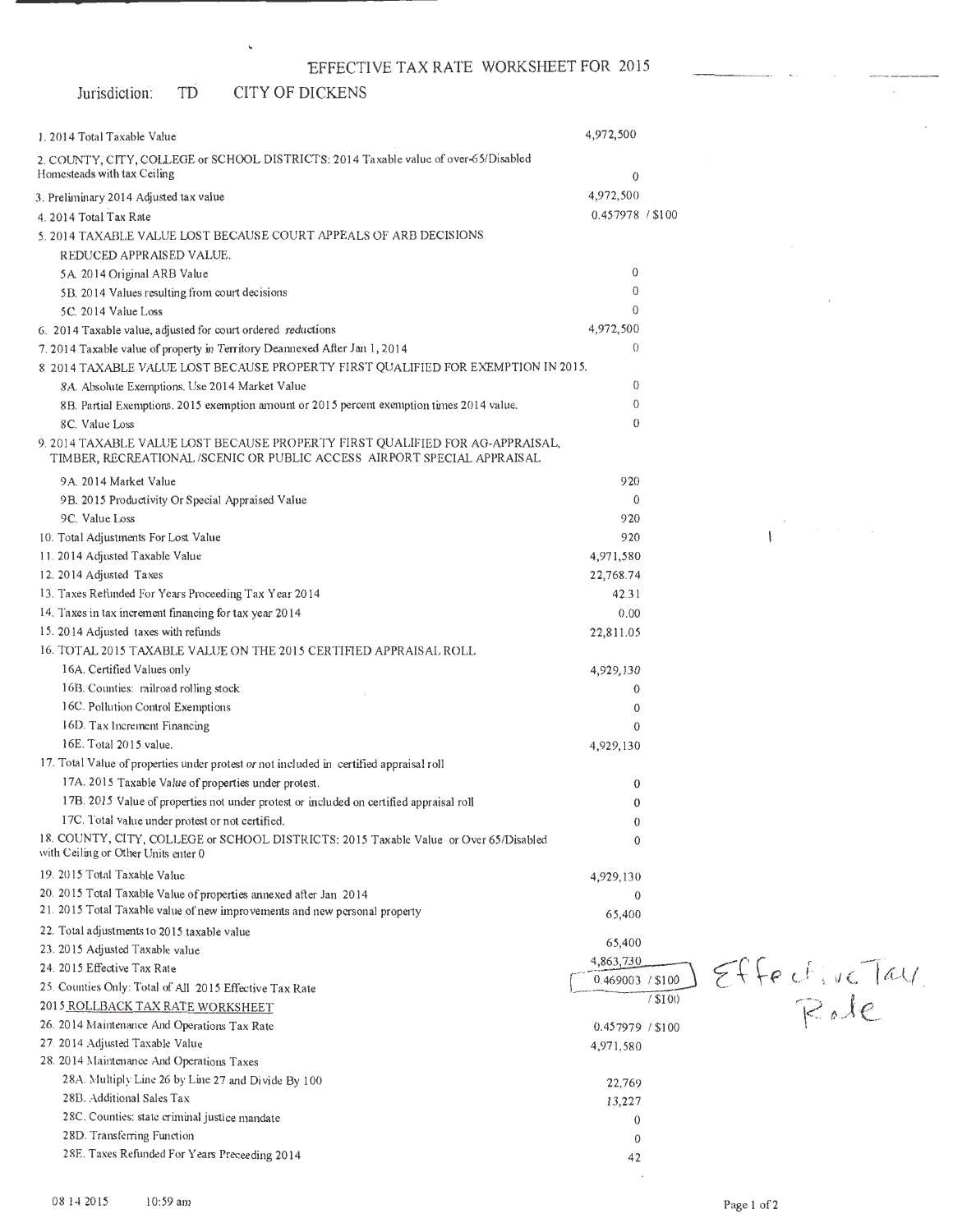| <b>CITY OF DICKENS</b><br>TD<br>Jurisdiction:                                    |                          |  |
|----------------------------------------------------------------------------------|--------------------------|--|
| 28F. Enhanced indigent health expenditure                                        | $\mathbf 0$              |  |
| 28G. Taxes in TIF                                                                | $\Omega$                 |  |
| 28H. Adjusted M&O Taxes                                                          | 36,038                   |  |
| 29. 2015 ADJUSTED TAXABLE VALUE                                                  | 4,863,730                |  |
| 30. 2015 Effective Rollback Maintenance And Operations Rate                      | 0.740953 / \$100         |  |
| 31. 2015 Rollback Maintenance And Operations Rate                                | 0.800229 / \$100         |  |
| 32. Debt to be paid with 2015 property taxes and sales tax revenue               | 0.00                     |  |
| 33. 2014 Certified excess debt collection                                        | 0.00                     |  |
| 34. Adjusted 2015 debt                                                           | 0.00                     |  |
| 35. Certified 2015 anticipated collection Rate Percent                           | 100 %                    |  |
| 36. 2015 Debt adjusted for collection                                            | 0.00                     |  |
| 37. 2015 Total taxable value                                                     | 4,929,130                |  |
| 38. 2015 Debt Tax Rate                                                           | 0/ \$100                 |  |
| 39. 2015 Rollback Tax Rate                                                       | 0.800229 / \$100         |  |
| 40. Counties Only: 2015 Rollback tax rate                                        | $0/$ \$100               |  |
| ADDITIONAL SALES TAX WORKSHEET                                                   |                          |  |
| 41. Comptroller's Estimated Taxable Sales for four quarters if Unit adopted Late | $\mathbf{0}$             |  |
| 42. Estimated sales tax revenue for previous 4 quarters.                         | 13226                    |  |
| 43. 2015 Total Taxable value                                                     | 4,929,130                |  |
| 44. Sales tax adjustment rate                                                    | 0.268323 / \$100         |  |
| 45. 2015 Effective Tax Rate, unadjusted For Sales Tax                            | 0.469003 / \$100         |  |
| 46. 2015 Effective Tax Rate adjusted For \$ales Tax                              | 0.469003 / \$100         |  |
| 47. 2015 Rollback Tax Rate, unadjusted For Sales Tax                             | 0.800229 / \$100         |  |
| 48. 2015 Rollback tax rate adjusted for sales tax                                | 0.531906 / \$100         |  |
| ADDITIONAL ROLLBACK PROTECTION FOR POLLUTION CONTROL                             |                          |  |
| 49. Certified expenses from TCEQ                                                 | $\bf{0}$                 |  |
| 50. 2015 Total Taxable value                                                     | 4,929,130                |  |
| 51. Additional rate for For Pollution Control                                    | Rollback Taxkat<br>0/100 |  |
| 52. 2015 Rollback tax rate adjusted for Pollution Control                        | 0.531906 / \$100         |  |

10:59 am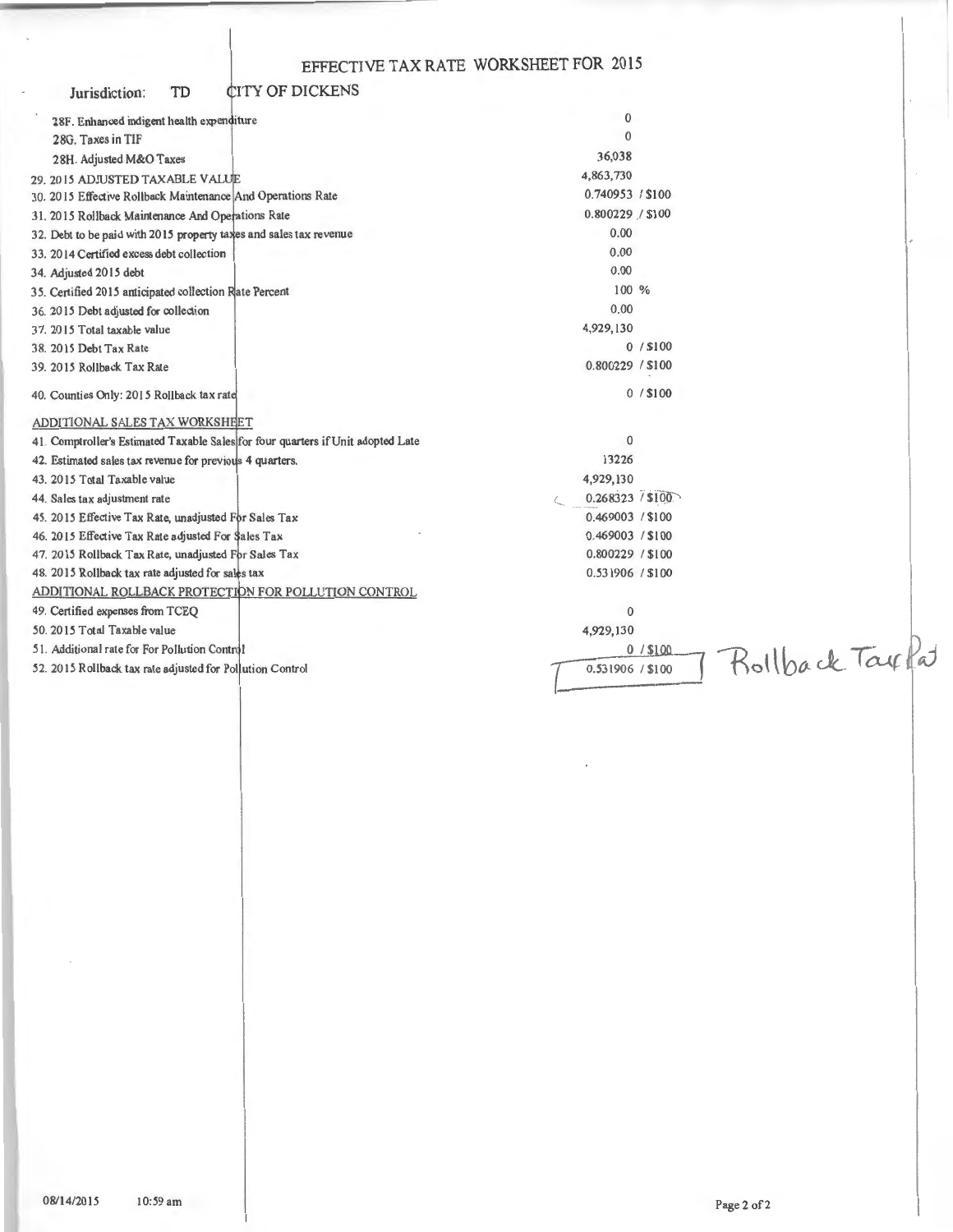Jurisdiction: TS

**CITY OF SPUR** 

| 1. 2014 Total Taxable Value                                                |                                                                                                                                                         | 23,770,370       |        |             |
|----------------------------------------------------------------------------|---------------------------------------------------------------------------------------------------------------------------------------------------------|------------------|--------|-------------|
|                                                                            | 2. COUNTY, CITY, COLLEGE or SCHOOL DISTRICTS: 2014 Taxable value of over-65/Disabled                                                                    |                  |        |             |
| Homesteads with tax Ceiling                                                |                                                                                                                                                         | $\theta$         |        |             |
|                                                                            |                                                                                                                                                         |                  |        |             |
| 3. Preliminary 2014 Adjusted tax value                                     |                                                                                                                                                         | 23,770,370       |        |             |
| 4. 2014 Total Tax Rate                                                     |                                                                                                                                                         | 1.144033 / \$100 |        |             |
|                                                                            | 5. 2014 TAXABLE VALUE LOST BECAUSE COURT APPEALS OF ARB DECISIONS                                                                                       |                  |        |             |
| REDUCED APPRAISED VALUE.                                                   |                                                                                                                                                         |                  |        |             |
| 5A 2014 Original ARB Value                                                 |                                                                                                                                                         | $\overline{0}$   |        |             |
| 5B. 2014 Values resulting from court decisions                             |                                                                                                                                                         | $\overline{0}$   |        |             |
| 5C. 2014 Value Loss                                                        |                                                                                                                                                         | $\theta$         |        |             |
| 6. 2014 Taxable value, adjusted for court prdered reductions               |                                                                                                                                                         | 23,770,370       |        |             |
| 7. 2014 Taxable value of property in Territory Deannexed After Jan 1, 2014 |                                                                                                                                                         | 0                |        |             |
|                                                                            | 8 2014 TAXABLE VALUE LOST BECAUSE PROPERTY FIRST QUALIFIED FOR EXEMPTION IN 2015.                                                                       |                  |        |             |
| 8A. Absolute Exemptions. Use 2014 Market Value                             |                                                                                                                                                         | 18,000           |        |             |
|                                                                            | 8B. Partial Exemptions. 2015 exemption amount or 2015 percent exemption times 2014 value.                                                               | 25,333           |        |             |
| 8C. Value Loss                                                             |                                                                                                                                                         | 43,333           |        |             |
|                                                                            | 9. 2014 TAXABLE VALUE LOST BECAUSE PROPERTY FIRST QUALIFIED FOR AG-APPRAISAL,<br>TIMBER, RECREATIONAL/SCENIC OR PUBLIC ACCESS AIRPORT SPECIAL APPRAISAL |                  |        |             |
| 9A. 2014 Market Value                                                      |                                                                                                                                                         | 0                |        |             |
| 9B. 2015 Productivity Or Special Appraised Value                           |                                                                                                                                                         | $\Omega$         |        |             |
| 9C. Value Loss                                                             |                                                                                                                                                         | $\Omega$         |        |             |
| 10. Total Adjustments For Lost Value                                       |                                                                                                                                                         | 43,333           |        |             |
| 11. 2014 Adjusted Taxable Value                                            |                                                                                                                                                         | 23,727,037       |        |             |
| 12. 2014 Adjusted Taxes                                                    |                                                                                                                                                         | 271,445.13       |        |             |
| 13. Taxes Refunded For Years Proceeding Tax Year 2014                      |                                                                                                                                                         | 0.00             |        |             |
| 14. Taxes in tax increment financing for tax year 2014                     |                                                                                                                                                         | 0.00             |        |             |
| 15. 2014 Adjusted taxes with refunds                                       |                                                                                                                                                         | 271,445.13       |        |             |
|                                                                            | 16. TOTAL 2015 TAXABLE VALUE ON THE 2015 CERTIFIED APPRAISAL ROLL                                                                                       |                  |        |             |
| 16A. Certified Values only                                                 |                                                                                                                                                         | 21,508,170       |        |             |
| 16B. Counties: railroad rolling stock                                      |                                                                                                                                                         | 0                |        |             |
| 16C. Pollution Control Exemptions                                          |                                                                                                                                                         | $\theta$         |        |             |
| 16D. Tax Increment Financing                                               |                                                                                                                                                         | $\Omega$         |        |             |
| 16E. Total 2015 value.                                                     |                                                                                                                                                         | 21,508,170       |        |             |
|                                                                            | 17. Total Value of properties under protest or not included in certified appraisal roll                                                                 |                  |        |             |
| 17A. 2015 Taxable Value of properties under protest.                       |                                                                                                                                                         | 0                |        |             |
|                                                                            | 17B. 2015 Value of properties not under protest or included on certified appraisal roll                                                                 | 0                |        |             |
| 17C. Total value under protest or not certified.                           |                                                                                                                                                         | 0                |        |             |
| with Ceiling or Other Units enter 0                                        | 18. COUNTY, CITY, COLLEGE or SCHOOL DISTRICTS: 2015 Taxable Value or Over 65/Disabled                                                                   | $\theta$         |        |             |
| 19. 2015 Total Taxable Value                                               |                                                                                                                                                         | 21,508,170       |        |             |
| 20. 2015 Total Taxable Value of properties annexed after Jan 2014          |                                                                                                                                                         | $\mathbf 0$      |        |             |
| 21. 2015 Total Taxable value of new improvements and new personal property |                                                                                                                                                         | 48,150           |        |             |
| 22. Total adjustments to 2015 taxable value                                |                                                                                                                                                         |                  |        |             |
| 23. 2015 Adjusted Taxable value                                            |                                                                                                                                                         | 48,150           |        |             |
| 24. 2015 Effective Tax Rate                                                |                                                                                                                                                         | 21,460,020       |        |             |
| 25. Counties Only: Total of All 2015 Effective Tax Rate                    |                                                                                                                                                         | 1.264887 / \$100 |        | Ffled, KTa. |
| 2015 ROLLBACK TAX RATE WORKSHEET                                           |                                                                                                                                                         |                  | 7 ST00 |             |
| 26. 2014 Maintenance And Operations Tax Rate                               |                                                                                                                                                         | 1.144033 / \$100 |        |             |
| 27. 2014 Adjusted Taxable Value                                            |                                                                                                                                                         | 23,727,037       |        |             |
| 28. 2014 Maintenance And Operations Taxes                                  |                                                                                                                                                         |                  |        |             |
| 28A. Multiply Line 26 by Line 27 and Ipivide By 100                        |                                                                                                                                                         | 271,445          |        |             |
| 28B. Additional Sales Tax                                                  |                                                                                                                                                         | 0                |        |             |
| 28C. Counties: state criminal justice mandate                              |                                                                                                                                                         | 0                |        |             |
| 28D. Transferring Function                                                 |                                                                                                                                                         | 0                |        |             |
| 28E. Taxes Refunded For Years Preceeding 2014                              |                                                                                                                                                         | 0                |        |             |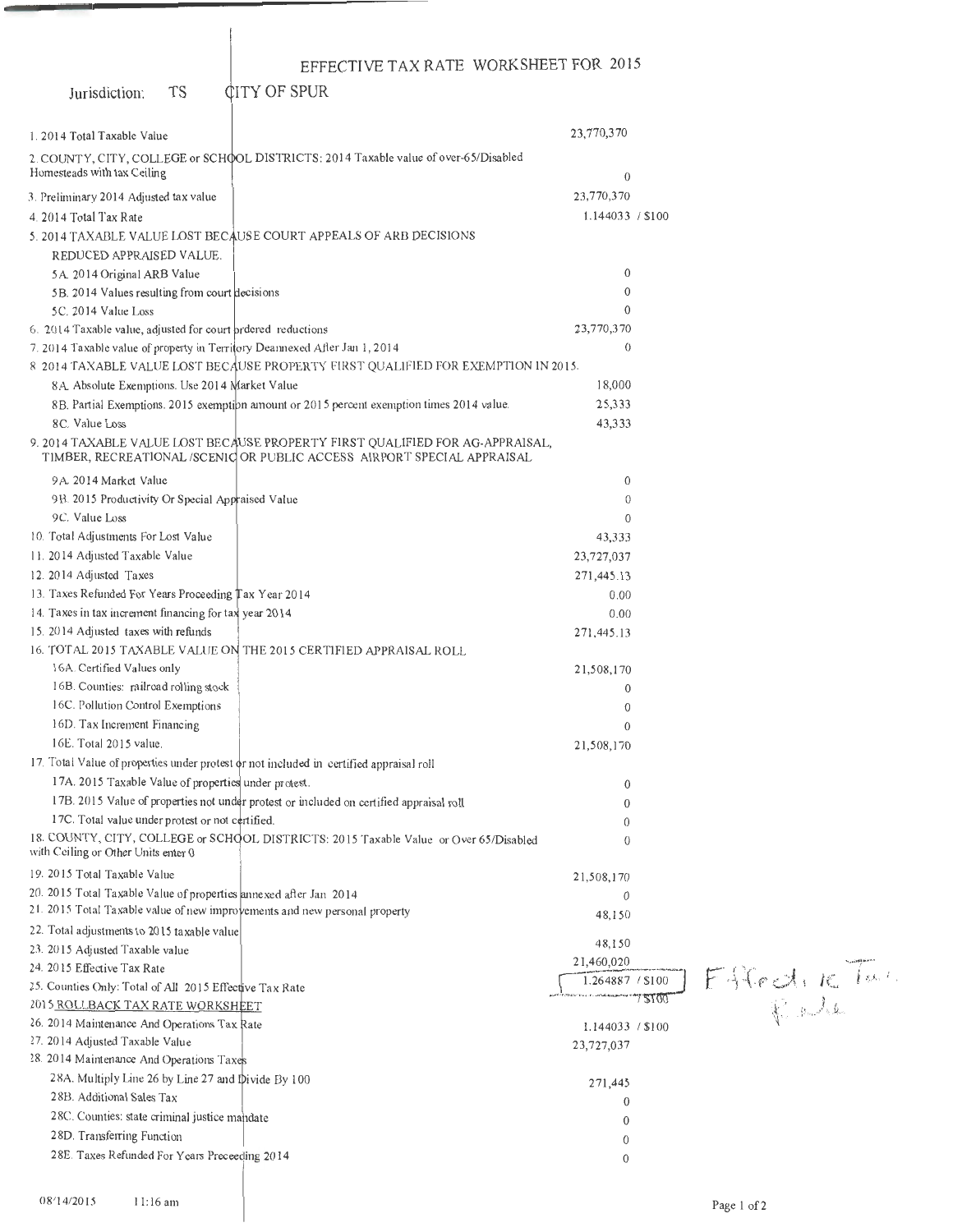| Jurisdiction: | TS |  |
|---------------|----|--|
|               |    |  |

| <b>CITY OF SPUR</b><br><b>TS</b><br>Jurisdiction:                                |                                   |  |
|----------------------------------------------------------------------------------|-----------------------------------|--|
| 28F. Enhanced indigent health expenditure                                        | $\mathbf{0}$                      |  |
| 28G. Taxes in TIF                                                                | $\Omega$                          |  |
| 28H. Adjusted M&O Taxes                                                          | 271,445                           |  |
| 29. 2015 ADJUSTED TAXABLE VALUE                                                  | 21,460,020                        |  |
| 30. 2015 Effective Rollback Maintenance And Operations Rate                      | 1.264886 / \$100                  |  |
| 31. 2015 Rollback Maintenance And Operations Rate                                | 1.366076 / \$100                  |  |
| 32. Debt to be paid with 2015 property taxes and sales tax revenue               | 0.00                              |  |
| 33. 2014 Certified excess debt collection                                        | 0.00                              |  |
| 34. Adjusted 2015 debt                                                           | 0.00                              |  |
| 35. Certified 2015 anticipated collection Rate Percent                           | $100\%$                           |  |
| 36. 2015 Debt adjusted for collection                                            | 0.00                              |  |
| 37. 2015 Total taxable value                                                     | 21,508,170                        |  |
| 38. 2015 Debt Tax Rate                                                           | $0/$ \$100                        |  |
| 39. 2015 Rollback Tax Rate                                                       | 1.366076 / \$100                  |  |
| 40. Counties Only: 2015 Rollback tax rate                                        | 0/ \$100                          |  |
| ADDITIONAL SALES TAX WORKSHEET                                                   |                                   |  |
| 41. Comptroller's Estimated Taxable Sales for four quarters if Unit adopted Late | 0                                 |  |
| 42. Estimated sales tax revenue for previous 4 quarters.                         | $\theta$                          |  |
| 43. 2015 Total Taxable value                                                     | 21,508,170                        |  |
| 44. Sales tax adjustment rate                                                    | 0/ \$100                          |  |
| 45. 2015 Effective Tax Rate, unadjusted For Sales Tax                            | 1.264887 / \$100                  |  |
| 46. 2015 Effective Tax Rate adjusted For Sales Tax                               | 1.264887 / \$100                  |  |
| 47. 2015 Rollback Tax Rate, unadjusted For Sales Tax                             | 1.366076 / \$100                  |  |
| 48. 2015 Rollback tax rate adjusted for sales tax                                | 1.366076 / \$100                  |  |
| ADDITIONAL ROLLBACK PROTECTION FOR POLLUTION CONTROL                             |                                   |  |
| 49. Certified expenses from TCEO                                                 | $\mathbf 0$                       |  |
| 50. 2015 Total Taxable value                                                     | 21,508,170                        |  |
| 51. Additional rate for For Pollution Control                                    | $0 - 15100$                       |  |
| 52. 2015 Rollback tax rate adjusted for Pollution Control                        | Rollbart Pate<br>1.366076 / \$100 |  |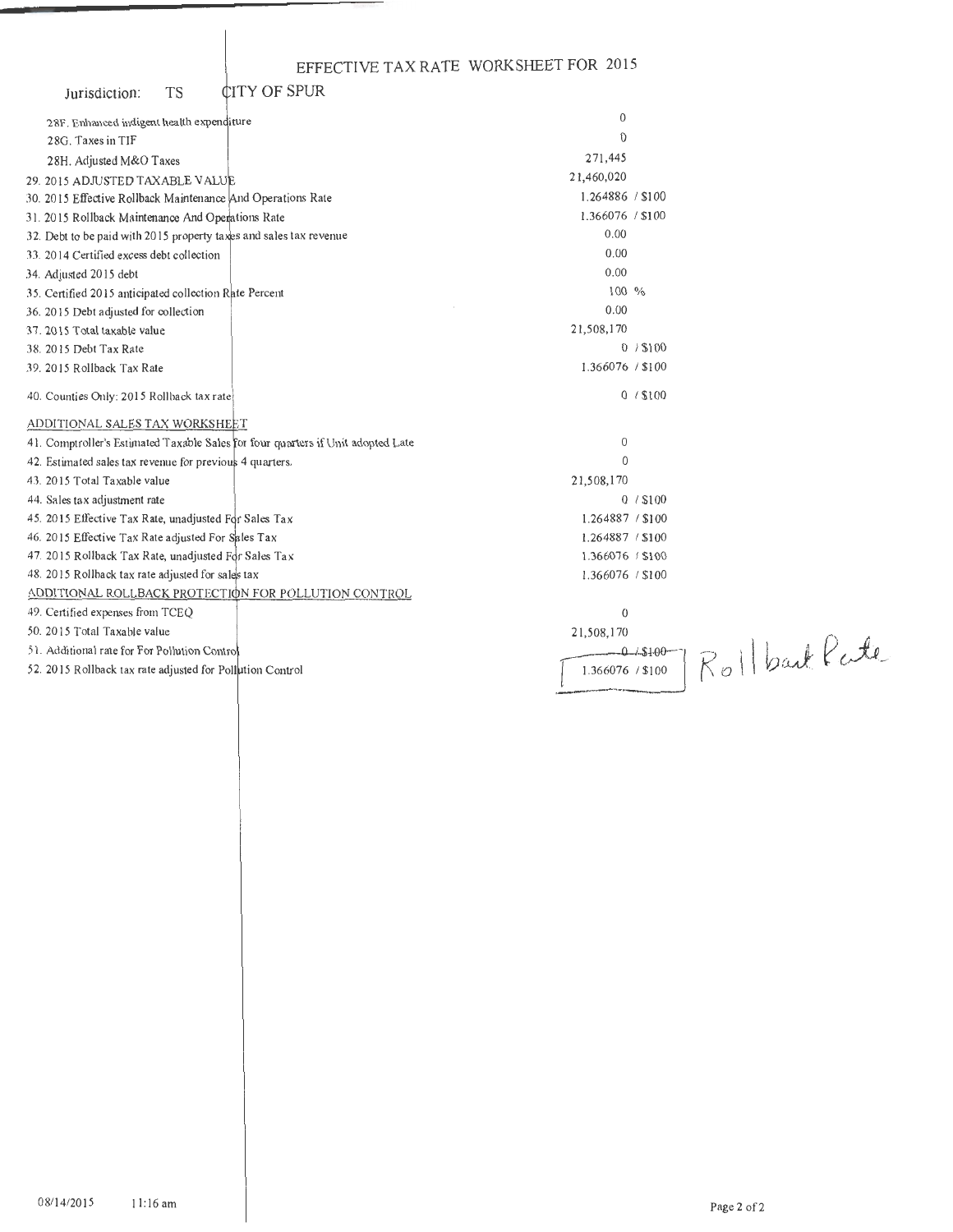DICKENS COUNTY

Jurisdiction: CD

| 1. 2014 Total Taxable Value                                                |                                                                                                                                                          | 359,863,065      |              |                                    |
|----------------------------------------------------------------------------|----------------------------------------------------------------------------------------------------------------------------------------------------------|------------------|--------------|------------------------------------|
| Homesteads with tax Ceiling                                                | 2. COUNTY, CITY, COLLEGE or SCHOOL DISTRICTS: 2014 Taxable value of over-65/Disabled                                                                     | $\theta$         |              |                                    |
| 3. Preliminary 2014 Adjusted tax value                                     |                                                                                                                                                          | 359,863,065      |              |                                    |
| 4. 2014 Total Tax Rate                                                     |                                                                                                                                                          |                  | 0.45 / \$100 |                                    |
|                                                                            | 5. 2014 TAXABLE VALUE LOST BECAUSE COURT APPEALS OF ARB DECISIONS                                                                                        |                  |              |                                    |
| REDUCED APPRAISED VALUE.                                                   |                                                                                                                                                          |                  |              |                                    |
| 5A 2014 Original ARB Value                                                 |                                                                                                                                                          | $\mathbf 0$      |              |                                    |
| 5B. 2014 Values resulting from court decisions                             |                                                                                                                                                          | $\Omega$         |              |                                    |
| 5C. 2014 Value Loss                                                        |                                                                                                                                                          | $\theta$         |              |                                    |
| 6. 2014 Taxable value, adjusted for court ordered reductions               |                                                                                                                                                          | 359,863,065      |              |                                    |
| 7. 2014 Taxable value of property in Territory Deannexed After Jan 1, 2014 |                                                                                                                                                          | 0                |              |                                    |
|                                                                            | 8 2014 TAXABLE VALUE LOST BECAUSE PROPERTY FIRST QUALIFIED FOR EXEMPTION IN 2015.                                                                        |                  |              |                                    |
| 8A. Absolute Exemptions. Use 2014 Market Value                             |                                                                                                                                                          | 41,870           |              |                                    |
|                                                                            | 8B. Partial Exemptions. 2015 exemption amount or 2015 percent exemption times 2014 value.                                                                | $\mathbf{0}$     |              |                                    |
| 8C. Value Loss                                                             |                                                                                                                                                          | 41,870           |              |                                    |
|                                                                            | 9. 2014 TAXABLE VALUE LOST BECAUSE PROPERTY FIRST QUALIFIED FOR AG-APPRAISAL,<br>TIMBER, RECREATIONAL /SCENIC OR PUBLIC ACCESS AIRPORT SPECIAL APPRAISAL |                  |              |                                    |
| 9A 2014 Market Value                                                       |                                                                                                                                                          | 340,900          |              |                                    |
| 9B. 2015 Productivity Or Special Appraised Value                           |                                                                                                                                                          | $\theta$         |              |                                    |
| 9C. Value Loss                                                             |                                                                                                                                                          | 340,900          |              |                                    |
| 10. Total Adjustments For Lost Value                                       |                                                                                                                                                          | 382,770          |              |                                    |
| 11. 2014 Adjusted Taxable Value                                            |                                                                                                                                                          | 359,480,295      |              |                                    |
| 12. 2014 Adjusted Taxes                                                    |                                                                                                                                                          | 1,617,661.33     |              |                                    |
| 13. Taxes Refunded For Years Proceeding Tax Year 2014                      |                                                                                                                                                          | 458.73           |              |                                    |
| 14. Taxes in tax increment financing for tax year 2014                     |                                                                                                                                                          | 0.00             |              |                                    |
| 15. 2014 Adjusted taxes with refunds                                       |                                                                                                                                                          | 1,618,120.06     |              | Son ( U Dubin)                     |
|                                                                            | 16. TOTAL 2015 TAXABLE VALUE ON THE 2015 CERTIFIED APPRAISAL ROLL                                                                                        |                  |              | $\sqrt{27}$ (b) $\sqrt{27}$        |
| 16A. Certified Values only                                                 |                                                                                                                                                          | 289,114,300      |              | dinas and                          |
| 16B. Counties: railroad rolling stock                                      |                                                                                                                                                          | $\overline{0}$   |              |                                    |
| 16C. Pollution Control Exemptions                                          |                                                                                                                                                          | $\theta$         |              |                                    |
| 16D. Tax Increment Financing                                               |                                                                                                                                                          | $\Omega$         |              |                                    |
| 16E. Total 2015 value.                                                     |                                                                                                                                                          | 289,114,300      |              |                                    |
|                                                                            | 17. Total Value of properties under protest or not included in certified appraisal roll                                                                  |                  |              |                                    |
| 17A. 2015 Taxable Value of properties under protest.                       |                                                                                                                                                          | 0                |              |                                    |
|                                                                            | 17B. 2015 Value of properties not under protest or included on certified appraisal roll                                                                  | 0                |              |                                    |
| 17C. Total value under protest or not certified.                           |                                                                                                                                                          | 0                |              |                                    |
| with Ceiling or Other Units enter 0                                        | 18. COUNTY, CITY, COLLEGE or SCHOOL DISTRICTS: 2015 Taxable Value or Over 65/Disabled                                                                    | $\theta$         |              |                                    |
| 19. 2015 Total Taxable Value                                               |                                                                                                                                                          | 289,114,300      |              |                                    |
| 20. 2015 Total Taxable Value of properties annexed after Jan 2014          |                                                                                                                                                          | $\theta$         |              |                                    |
| 21. 2015 Total Taxable value of new improvements and new personal property |                                                                                                                                                          | 262,320          |              |                                    |
| 22. Total adjustments to 2015 taxable value                                |                                                                                                                                                          |                  |              |                                    |
| 23. 2015 Adjusted Taxable value                                            |                                                                                                                                                          | 262,320          |              |                                    |
| 24. 2015 Effective Tax Rate                                                |                                                                                                                                                          | 288,851,980      |              |                                    |
| 25. Counties Only: Total of All 2015 Effective Tax Rate                    |                                                                                                                                                          | 0.560190 / \$100 |              | $7511222$<br>$737603$              |
| 2015 ROLLBACK TAX RATE WORKSHEET                                           |                                                                                                                                                          |                  | / \$100      |                                    |
| 26. 2014 Maintenance And Operations Tax Rate                               |                                                                                                                                                          | 0.45 / \$100     |              |                                    |
| 27. 2014 Adjusted Taxable Value                                            |                                                                                                                                                          | 359,480,295      |              | the company and consider the state |
| 28. 2014 Maintenance And Operations Taxes                                  |                                                                                                                                                          |                  |              | والمتعادل والمستور والمتواطئ       |
| 28A. Multiply Line 26 by Line 27 and Divide By 100                         |                                                                                                                                                          | 1,617,661        |              |                                    |
| 28B. Additional Sales Tax                                                  |                                                                                                                                                          | 53,380           |              |                                    |
| 28C. Counties: state criminal justice mandate                              |                                                                                                                                                          | 2,280            |              |                                    |
| 28D. Transferring Function                                                 |                                                                                                                                                          | $\Omega$         |              |                                    |
| 28E. Taxes Refunded For Years Preceeding 2014                              |                                                                                                                                                          | 458              |              |                                    |
|                                                                            |                                                                                                                                                          |                  |              |                                    |

Page I of 2

 $\left.\begin{array}{cc} 0 & {\rm Div}\, \mathbb{R} \backslash \{1\} \\ 0 & \text{Div}\, \mathbb{R} \end{array}\right\}$  $\bigcup_{i=1}^{n} \big\{ \begin{array}{ll} 1 & \text{if} \quad \text{if} \quad \text{if} \quad \text{if} \quad \text{if} \quad \text{if} \quad \text{if} \quad \text{if} \quad \text{if} \quad \text{if} \quad \text{if} \quad \text{if} \quad \text{if} \quad \text{if} \quad \text{if} \quad \text{if} \quad \text{if} \quad \text{if} \quad \text{if} \quad \text{if} \quad \text{if} \quad \text{if} \quad \text{if} \quad \text{if} \quad \text{if} \quad \text{if} \quad \text{if} \quad \text{if} \$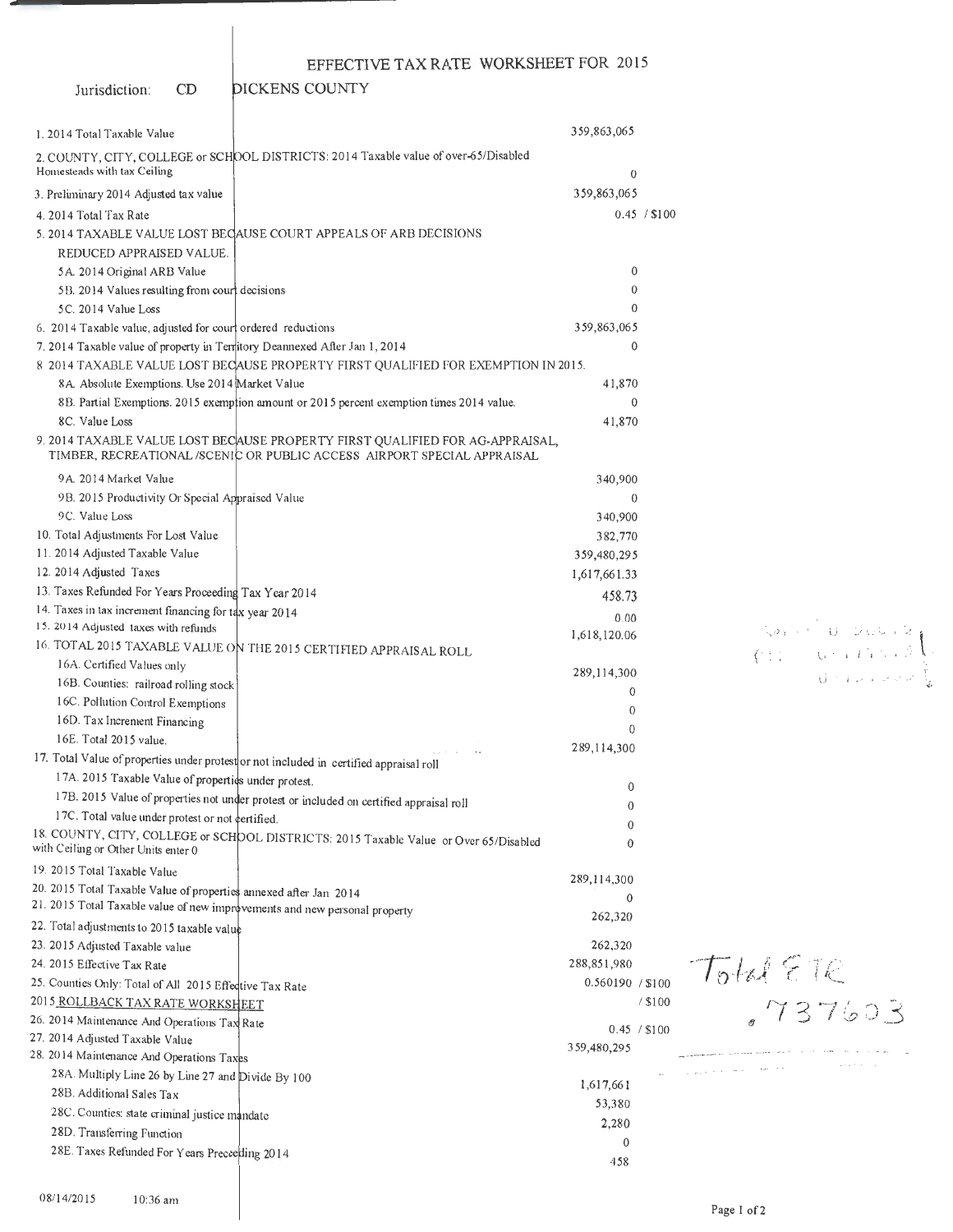#### DICKENS COUNTY Jurisdiction:  $CD$

| 28F. Enhanced indigent health expenditure                                       | 34,895'          |            |
|---------------------------------------------------------------------------------|------------------|------------|
| 28G. Taxes in TIF                                                               | $\Omega$         |            |
| 28H. Adjusted M&O Taxes                                                         | 1,708,674        |            |
| :9. 2015 ADJUSTED TAXABLE VALUE                                                 | 288,851,980      |            |
| 0. 2015 Effective Rollback Maintenance And Operations Rate                      | 0.591539 / \$100 |            |
| 1. 2015 Rollback Maintenance And Operations Rate                                | 0.638862 / \$100 |            |
| 2. Debt to be paid with 2015 property taxes and sales tax revenue               | 0.00             |            |
| 3. 2014 Certified excess debt collection                                        | $\Omega$         |            |
|                                                                                 | 0.00             |            |
| 4. Adjusted 2015 debt<br>5. Certified 2015 anticipated collection Rate Percent  | $100\%$          |            |
| 6. 2015 Debt adjusted for collection                                            | 0.00             |            |
| 7. 2015 Total taxable value                                                     | 289,114,300      |            |
| 8. 2015 Debt Tax Rate                                                           |                  | $0/$ \$100 |
|                                                                                 | 0.638862 / \$100 |            |
| 9. 2015 Rollback Tax Rate                                                       |                  |            |
| 0. Counties Only: 2015 Rollback tax rate                                        |                  | 0/ \$100   |
| <b>IDDITIONAL SALES TAX WORKSHEET</b>                                           |                  |            |
| 1. Comptroller's Estimated Taxable Sales for four quarters if Unit adopted Late | 0                |            |
| 2. Estimated sales tax revenue for previous 4 quarters.                         | 53380            |            |
| 3. 2015 Total Taxable value                                                     | 289,114,300      |            |
| 4. Sales tax adjustment rate                                                    | 0.018463 / \$100 |            |
| 5. 2015 Effective Tax Rate, unadjusted For Sales Tax                            | 0.56019 / \$100  |            |
| 6. 2015 Effective Tax Rate adjusted For Sales Tax                               | 0.56019 / \$100  |            |
| 7. 2015 Rollback Tax Rate, unadjusted For Sales Tax                             | 0.638862 / \$100 |            |
| 8. 2015 Rollback tax rate adjusted for sales tax                                | 0.620399 / \$100 |            |
| DDITIONAL ROLLBACK PROTECTION FOR POLLUTION CONTROL                             |                  |            |
| 9. Certified expenses from TCEQ                                                 | $\Omega$         |            |
| 0. 2015 Total Taxable value                                                     | 289,114,300      |            |
| 1. Additional rate for For Pollution Control                                    |                  | 0/ \$100   |
| 2. 2015 Rollback tax rate adjusted for Pollution Control                        | 0.620399 / \$100 |            |

General  $U \cdot 0 Z U 299$ REE U.IVIOUO 0.812005

Rollback Pate

80 GF<br>15 Special<br>- 95 Ratchinit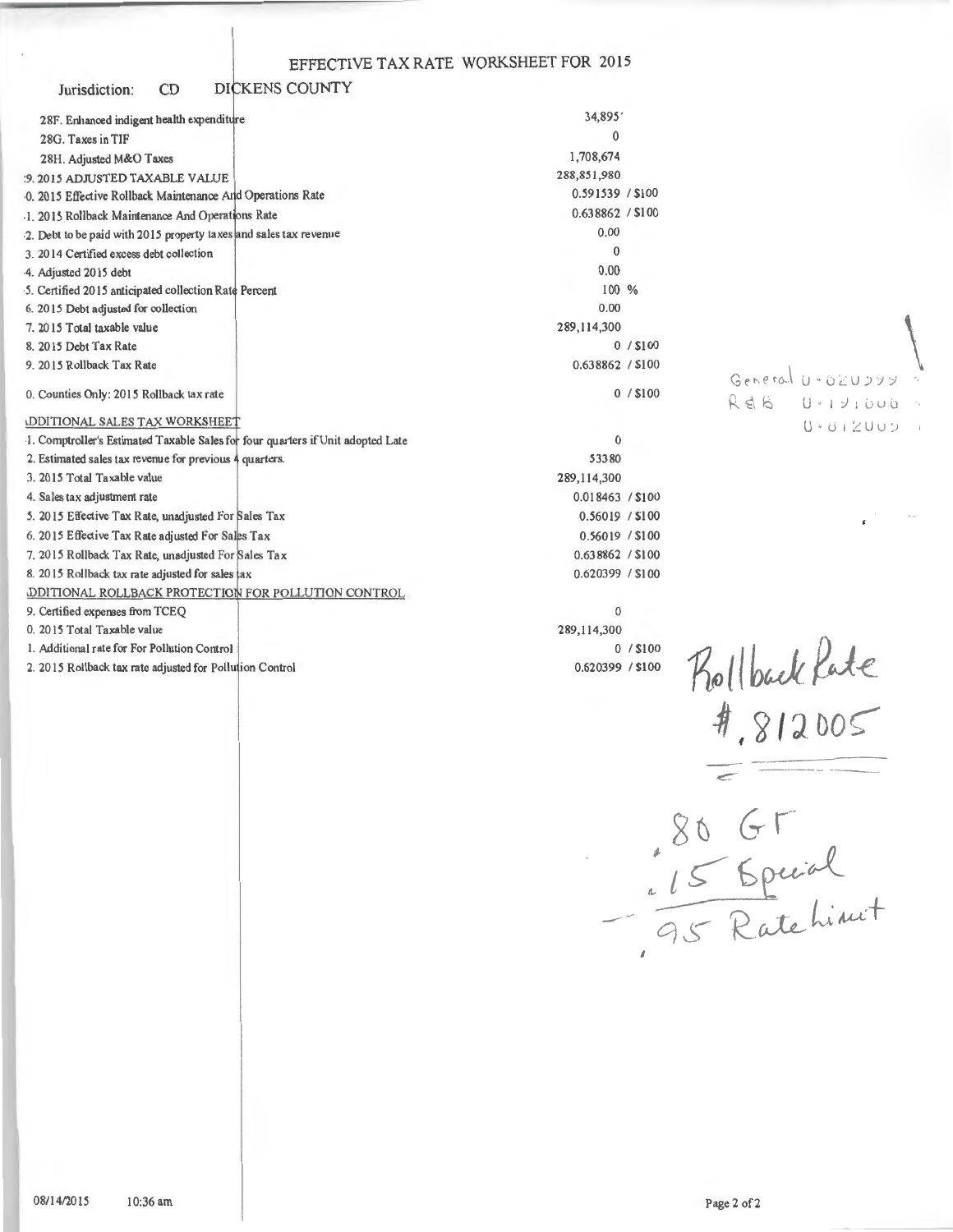#### Jurisdiction: ROAD & BRIDGE

| 1.2014 Total Taxable Value                                                                                                                                                 | 359,862,465      |           |
|----------------------------------------------------------------------------------------------------------------------------------------------------------------------------|------------------|-----------|
| 2. COUNTY, CITY, COLLEGE or SCHOOL DISTRICTS: 2014 Taxable value of over-65/Disabled<br>Homesteads with tax Ceiling                                                        | $\mathbf{0}$     |           |
| 3. Preliminary 2014 Adjusted tax value                                                                                                                                     | 359,862,465      |           |
| 4.2014 Total Tax Rate                                                                                                                                                      | 0.1425 / \$100   |           |
| 5. 2014 TAXABLE VALUE LOST BECAUSE COURT APPEALS OF ARB DECISIONS                                                                                                          |                  |           |
| REDUCED APPRAISED VALUE.                                                                                                                                                   |                  |           |
|                                                                                                                                                                            | $\mathbf 0$      |           |
| 5A. 2014 Original ARB Value<br>5B. 2014 Values resulting from court decisions                                                                                              | $\bf{0}$         |           |
| 5C. 2014 Value Loss                                                                                                                                                        | 0                |           |
|                                                                                                                                                                            | 359,862,465      |           |
| 6. 2014 Taxable value, adjusted for court ordered reductions                                                                                                               | $\Omega$         |           |
| 7. 2014 Taxable value of property in Territory Deannexed After Jan 1, 2014                                                                                                 |                  |           |
| 8 2014 TAXABLE VALUE LOST BECAUSE PROPERTY FIRST QUALIFIED FOR EXEMPTION IN 2015.                                                                                          | 41,870           |           |
| 8A. Absolute Exemptions. Use 2014 Market Value                                                                                                                             | $\mathbf{0}$     |           |
| 8B. Partial Exemptions. 2015 exemption amount or 2015 percent exemption times 2014 value.                                                                                  |                  |           |
| 8C. Value Loss<br>9. 2014 TAXABLE VALUE LOST BECAUSE PROPERTY FIRST QUALIFIED FOR AG-APPRAISAL,<br>TIMBER, RECREATIONAL /SCENIC OR PUBLIC ACCESS AIRPORT SPECIAL APPRAISAL | 41,870           |           |
| 9A 2014 Market Value                                                                                                                                                       | 340,900          |           |
| 9B. 2015 Productivity Or Special Appraised Value                                                                                                                           | 0                |           |
| 9C. Value Loss                                                                                                                                                             | 340,900          |           |
| 10. Total Adjustments For Lost Value                                                                                                                                       | 382,770          |           |
| 11, 2014 Adjusted Taxable Value                                                                                                                                            | 359,479,695      |           |
| 12. 2014 Adjusted Taxes                                                                                                                                                    | 512,258.57       |           |
| 13. Taxes Refunded For Years Proceeding Tax Year 2014                                                                                                                      | 203.63           |           |
| 14. Taxes in tax increment financing for tax year 2014                                                                                                                     | 0.00             |           |
| 15. 2014 Adjusted taxes with refunds                                                                                                                                       | 512,462.20       |           |
| 16. TOTAL 2015 TAXABLE VALUE ON THE 2015 CERTIFIED APPRAISAL ROLL                                                                                                          |                  |           |
| 16A. Certified Values only                                                                                                                                                 | 289, 114, 300    |           |
| 16B. Counties: railroad rolling stock                                                                                                                                      | 0                |           |
| 16C. Pollution Control Exemptions                                                                                                                                          | 0                |           |
| 16D. Tax Increment Financing                                                                                                                                               | $\Omega$         |           |
| 16E. Total 2015 value.                                                                                                                                                     |                  |           |
|                                                                                                                                                                            | 289, 114, 300    |           |
| 17. Total Value of properties under protest or not included in certified appraisal roll                                                                                    |                  |           |
| 17A. 2015 Taxable Value of properties under protest.                                                                                                                       | 0                |           |
| 17B. 2015 Value of properties not under protest or included on certified appraisal roll<br>17C. Total value under protest or not certified.                                | 0                |           |
|                                                                                                                                                                            | $\boldsymbol{0}$ |           |
| 18. COUNTY, CITY, COLLEGE or SCHOOL DISTRICTS: 2015 Taxable Value or Over 65/Disabled<br>with Ceiling or Other Units enter 0<br>19. 2015 Total Taxable Value               | 0                |           |
|                                                                                                                                                                            | 289,114,300      |           |
| 20. 2015 Total Taxable Value of properties annexed after Jan 2014<br>21. 2015 Total Taxable value of new improvements and new personal property                            | 0                |           |
|                                                                                                                                                                            | 262,320          |           |
| 22. Total adjustments to 2015 taxable value                                                                                                                                | 262,320          |           |
| 23. 2015 Adjusted Taxable value                                                                                                                                            | 288,851,980      |           |
| 24. 2015 Effective Tax Rate                                                                                                                                                | 0.177413 / \$100 |           |
| 25. Counties Only: Total of All 2015 Effective Tax Rate                                                                                                                    |                  | $/$ \$100 |
| 2015 ROLLBACK TAX RATE WORKSHEET                                                                                                                                           |                  |           |
| 26. 2014 Maintenance And Operations Tax Rate                                                                                                                               | 0.1425 / \$100   |           |
| 27. 2014 Adjusted Taxable Value<br>28. 2014 Maintenance And Operations Taxes                                                                                               | 359,479,695      |           |
| 28A. Multiply Line 26 by Line 27 and Divide By 100                                                                                                                         |                  |           |
| 28B. Additional Sales Tax                                                                                                                                                  | 512,259          |           |
|                                                                                                                                                                            | 0                |           |
| 28C. Counties: state criminal justice mandate                                                                                                                              | $\bf{0}$         |           |
| 28D. Transferring Function                                                                                                                                                 | $\theta$         |           |
| 28E. Taxes Refunded For Years Preceeding 2014                                                                                                                              | 203              |           |